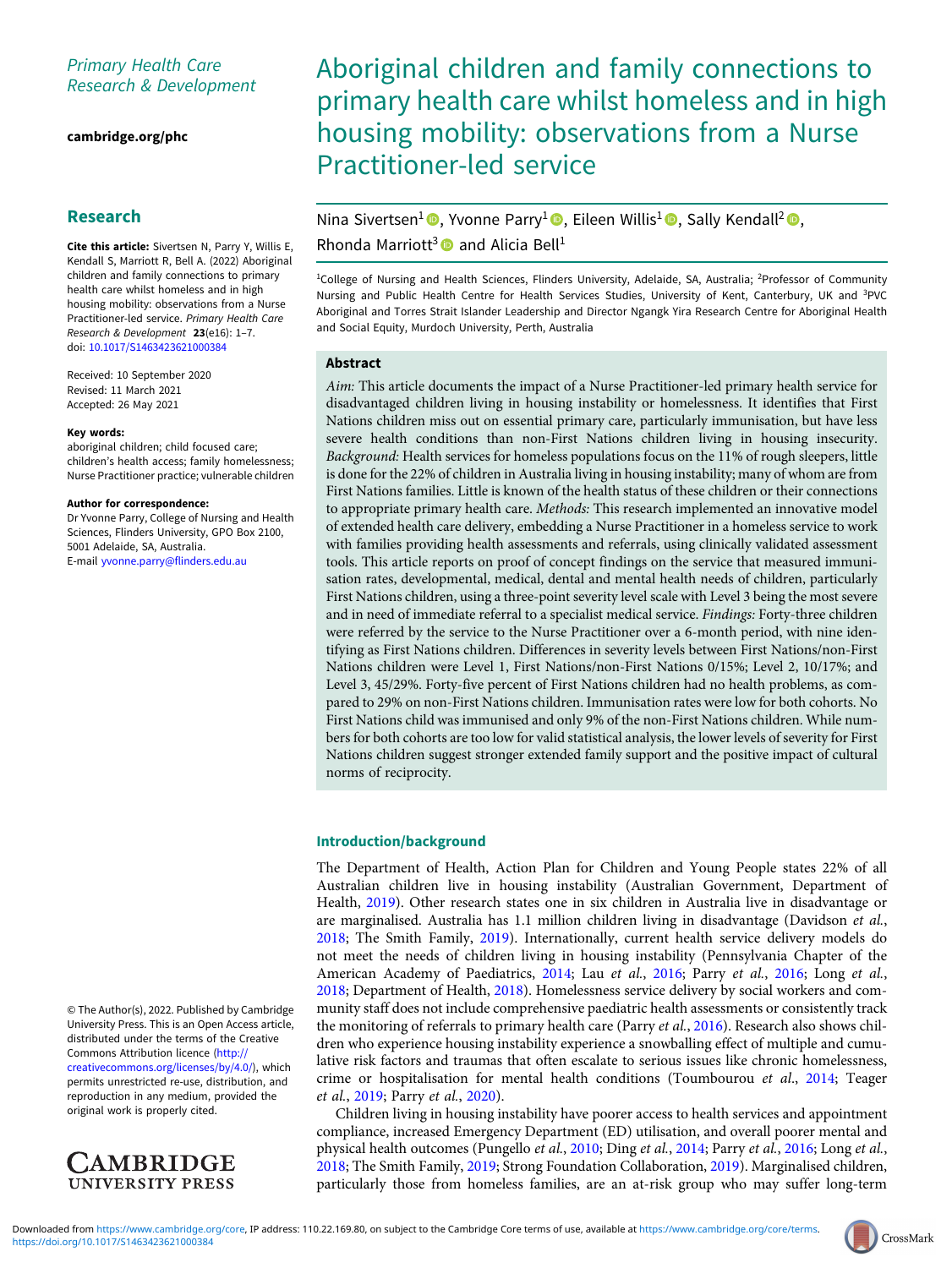physical and mental health impacts from disadvantage. Adverse childhood experiences incurred during times of disadvantage include trauma, domestic violence and multiple toxic stressors that negatively impact long term on neurobiological development, cognitive ability and mental health (Pungello et al., [2010;](#page-5-0) Davidson et al., [2018](#page-5-0); Australian Government Department of Health, [2019;](#page-5-0) The Smith Family, [2019](#page-6-0)).

Children from disadvantaged backgrounds have higher rates of acute and chronic health conditions including otitis media, asthma, scabies, respiratory infections, gastroenteritis, anxiety and depression. In addition, children living in homeless families endure six times the rates of injury and accidents, are three times more likely to have poor health and lower rates of immunisation (Davidson et al., [2018;](#page-5-0) Australian Government Department of Health, [2019;](#page-5-0) The Smith Family, [2019](#page-6-0)). Current forms of health care access do not adequately meet the needs of children in families who experience homelessness increasing the prevalence of accumulative harm and long-term deleterious health outcomes. For example, it is known that children between the ages of 0–12 years make up 25% of the homeless population in Australia (Homelessness Australia, 2014; The Smith Family, [2019](#page-6-0)); their poorer health, educational and social outcomes are partly explained by their disconnection from the usual health and service provision that optimises child development and mitigates adverse childhood experiences (Warren, [2017](#page-6-0); Long et al., [2018](#page-5-0)).

Early interventions can circumvent the development and progression of lifelong ill-health and deleterious poorer mental health outcomes (Davidson et al., [2018;](#page-5-0) Australian Government Department of Health, [2019](#page-5-0); The Smith Family, [2019](#page-6-0)). The early connection of marginalised children with health services aids families saving the public both health and welfare costs (Pungello et al., [2010\)](#page-5-0). The numbers of children aged 0–12 years attending homeless services are increasing both in Australia and globally (Long et al., [2018](#page-5-0); Australian Government Department of Health, [2019\)](#page-5-0). Access to adequate primary health care services is a major problem for homeless adults with children. Every day, two in every three homeless children (0–12 years) who require immediate accommodation from homeless services are turned away (Davidson et al., [2018\)](#page-5-0).

Late action in addressing preventable child developmental interventions costs Australia \$15bn per year (Teager et al., [2019](#page-6-0)). Effective early interventions provide opportunities for positive trajectory changes for children while saving the public billions in late intervention costs (Teager et al., [2019](#page-6-0)). Ad hoc care, such as ED use, during childhood can result in inconsistent, inappropriate and detrimentally longer-term health outcomes. Emergency-only care can result in missed immunisation, physical, cognitive and behavioural developmental impairment and failure to meet milestones, due to missing educational and health appointments to address the deleterious health, education and social impacts of disadvantage (Pennsylvania Chapter of the American Academy of Paediatrics, [2014](#page-5-0); Lau et al., [2016;](#page-5-0) Long et al., [2018](#page-5-0); Department of Health, [2018](#page-5-0)). Referral uptake and appointment compliance is one of the greatest barriers for children living in homeless families (Davidson et al., [2018](#page-5-0); Australian Government, Department of Health, [2019;](#page-5-0) Smith Family, [2019](#page-6-0)). Direct referral support for children can provide improvements in physical and mental health, and behaviour (Merricka et al., [2017](#page-5-0); Valentine et al., [2020](#page-6-0)).

One of the major problems in addressing appropriate health access is the lack of data on the numbers of homeless children. For example, the children attend homelessness services with their parents and yet these services were only mandated to count the numbers of children attending with a parent in 2009 in South Australia and then in NSW in 2014 (Gallardo et al., [2020](#page-5-0); Australian Institute of Health and Welfare, [2019](#page-5-0); Australian Government, Department of Health, [2019](#page-5-0)) making knowledge of the numbers of children exposed to this type of disadvantage only recent. Additionally, homelessness services are often the first to know when children are at risk of abuse or neglect and disconnected from other services (Parry et al., [2016](#page-5-0), [2020\)](#page-5-0).

# First Nations children and homelessness

In Australia, First Nations Peoples are around 3% of the total population; however, they make up 23% of the homeless population (Homelessness Australia, [2016](#page-5-0)). This higher risk of homelessness has many factors (Homelessness Australia, [2016](#page-5-0)). These include historical and cultural characteristics that remain and are perpetuated in Australia (Memmott and Chamber, [2010](#page-5-0)). Additionally, for First Nations families the impacts of dispossession, the stolen generations and structural racism are results of the often 'crisis management' approach to First Nations Peoples' homelessness (Ruttan et al., [2010](#page-5-0); Zufferey and Chong, [2015\)](#page-6-0).

The lack of consultation with First Nations communities in addressing complex issues such as family homelessness often compounds their situation and makes it difficult for them to access services (Zufferey and Chong, [2015\)](#page-6-0). First Nations children face many challenges when accessing mainstream services. These include unwelcoming hospital or primary care settings, lack of transport, mistrust of mainstream health care, a sense of alienation and inflexible treatment options. This can result in an overall reluc-tance to attend services (Shahid et al., [2009\)](#page-5-0). Effectively addressing health disparities between First Nations Peoples and non-First Nations Australians is long overdue. Culturally safe community care is needed that leads to increased access and trust in services (Durey et al., [2016](#page-5-0)).

This article reports on the outcomes of proof of concept study of a Nurse Practitioner-led service provided for all children living in housing instability established in the Southern suburbs of Adelaide. The findings presented here outline some of the health outcomes for First Nations families in comparison to non-First Nations children. The outcomes suggest that First Nations children have better health status than non-First Nations children; we hypothesis that this is partly explained by the strong focus on extended family support by the First Nations population and the cultural norm of reciprocity (Vallesi et al., [2020\)](#page-6-0).

#### Aim

To compare the health and welfare outcomes of First Nations and non-First Nations children living in housing instability who presented to a Nurse Practitioner-led primary service.

#### Methods

We implemented an innovative model of extended health care delivery, embedding a Nurse Practitioner-led clinic in a homeless service to provide children of families living in housing insecurity with health assessments, treatment and referrals, using clinically validated assessment tools (USAID, [2013;](#page-6-0) WHO, [2016](#page-6-0)).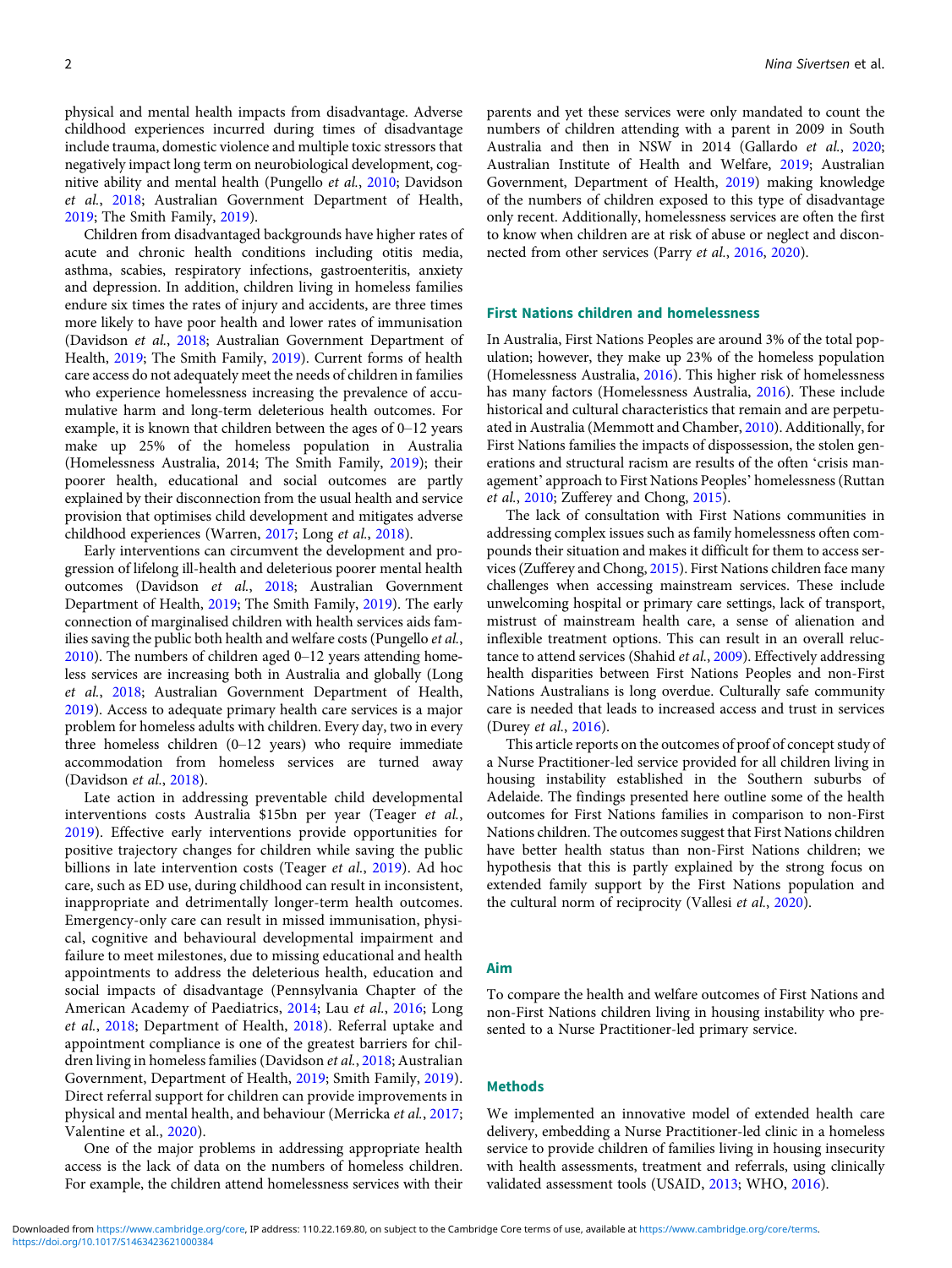#### **Participants**

The project provided services to 43 families over a 6-month period between December 2019 and August 2020. Nine of the children were First Nations children.

#### The programme

The first author partnered with Inner Southern Homelessness Service (ISHS), a not for profit community provider and part of Uniting Care Wesley Bowden (UCWB), to establish and evaluate a Nurse Practitioner-led health service for families living in housing insecurity. A key component of the project was to develop referral and care access plans encompassing the health, social and educational needs of the child and assist the family to navigate the barriers to referral compliance such as transport or the cost of primary medical services. UCWB has strong links with Kornar Winmil Yunti (KWY), a First Nations family welfare service who provided cultural training for all staff. UCWB also partnered with INCOMPRO First Nations Association to deliver a kinship care programme. The UCWB's homelessness service provides in-kind support through use of facilities and resources to book and coordinate appointments. REDACTED (inserted on acceptance) employed the Nurse Practitioner and undertook the research and evaluation on the effectiveness of this proof of concept study of the service.

Nurse Practitioners have specialist knowledge and skills, and the authority to use extended practice privileges to make informed and autonomous decisions on preventative, diagnostic and therapeutic management. Care of vulnerable populations and those living in disadvantage support the use of Nurse Practitioners as it is a cost-effective model of care (Jennings et al., [2015](#page-5-0); Woo et al., [2017\)](#page-6-0). In Australia, they are reimbursed through Medicare meaning the service was free; however, the assessments required for the evaluation of the study were not covered under Medicare and were separately funded. The Nurse Practitioner employed for this project was a paediatric ED Registered Nurse.

# Data collection

ISHS routinely collects data on attendance levels and referrals by staff to other organisations such as health, education and welfare services. This includes demographic data such as age, educational attendance and health service use or needs. These data are required to monitor usage of the service by families and individuals seeking assistance. There are two types of assistance provided – an intake service (emergency housing assistance) and short-term assistance (case management temporary housing).

Data collected contain the following information:

- Date of visit
- De-identified client code
- Age
- Reason for referral to Nurse Practitioner
- Previous Child and Family Health Nurse visits, ED visits and GP use
- Medical conditions and severity (three levels)
- Treatment or service provided by Nurse Practitioner
- Type of referrals arranged
- Referral support required
- Referral follow-up request
- Home visits required (due to parent with trauma history, agoraphobia or anxiety issues)
- Health outcomes
- Medicare number and status (National Health Insurance scheme)
- Blue book (a personal health record book) sighted
- Proof of immunisations
- First Nations identify
- Refugee identity.

This proof of concept study used a descriptive statistical data analysis (Mishra et al., [2019](#page-5-0)). Summary measures or descriptive statistics were used to report observations (Mishra et al., [2019\)](#page-5-0). Descriptive statistics provide simple summaries about the sample and the measures.

#### Ethical considerations

The project had ethics approval by the REDACTED (name of HREC committee inserted on acceptance), project No. 8502. All standard ethical codes and legal regulations to ensure the absence or minimisation of harm, trauma, anxiety or discomfort of human participants were followed (NHMRC, [2018](#page-5-0)).

#### Findings

In presenting the finding, we outline overall access to the service and then the First Nations family specific use of the services.

## Users of the service

Information from the homeless service stated that on average 250 families or individuals attend the homeless service per month. During this proof of concept stage, 43 families were referred to the Nurse Practitioner-led service between December 2019 and August 2020. Of these 43 referrals, 21%  $(n=9)$  identified as First Nations Peoples, and 7% ( $n = 3$ ) as refugees.

# Ages, children and siblings

Overall, the average age of attendees was 7 years old, with the youngest who attended the service 7 weeks ( $n = 1$ ) and the oldest 16 years old  $(n = 2)$ . Of the First Nations children attending the Nurse Practitioner service, the average age was 6 years old, with the youngest 7 months old  $(n = 1)$ , oldest 12 years old  $(n = 1)$ and 2 children under 1 year. Most homeless families referred also counted numerous siblings. Only four of the 43 children had no siblings, meaning that in addition to the 43 children seen at the Nurse Practitioner service, families counted more than 100 children siblings ( $n = 105$ ). For the First Nations cohort, the number of siblings was almost 30 ( $n = 28$ ), making the total number of First Nations children in the homeless families seen including siblings  $37 (n = 37)$ .

# Presenting medical conditions and severity

All children referred to the Nurse Practitioner-led service received a comprehensive and in-depth health assessment. The children presented with various severity-level medical conditions. The conditions identified were coded using a scale of severity =3 (needing a referral immediately), moderate = 2 (needing a referral but can wait for public clinic) and minor  $= 1$  (does not need immediate referral). Overall the presentations of children to the clinic showed the high rates of of health conditions (56%) requiring medical and health intervention versus the 44% of children who were assessed to be in good health. Table [1](#page-3-0) outlines the severity levels and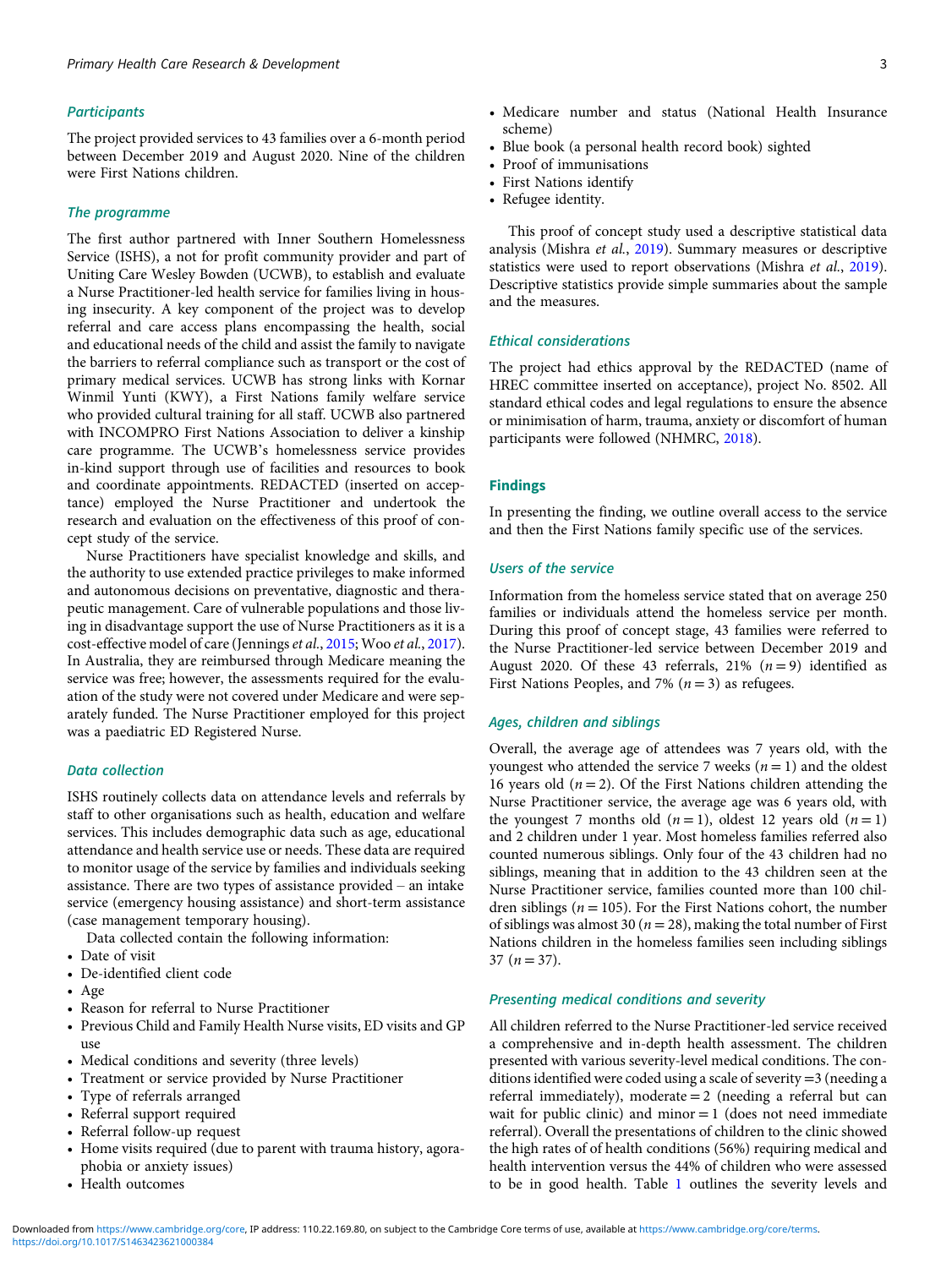| <b>Status</b>                        | Severity Level 1 | Severity Level 2 | Severity Level 3 | No health problems | Not immunised | No severity rating |
|--------------------------------------|------------------|------------------|------------------|--------------------|---------------|--------------------|
| Non-First Nations $N = 34$ (79%)     | 5(15%)           | 6(17%)           | 10(29%)          | 10(29%)            | 30 (88%)      | $3(10\%)$          |
| First Nations children $N = 9$ (21%) | $0(0\%)$         | $1(10\%)$        | 4(45%)           | 4(45%)             | $9(100\%)$    |                    |
| 43 (100%)                            |                  |                  | 14               |                    | 39 (91%)      | $3(10\%)$          |

<span id="page-3-0"></span>Table 1. Categorisation of non-First Nations and First Nations Children severity levels

immunisation rates of both First Nations children and the non-First Nations cohort.

Overall numbers (43) show that five children ( $n = 5$ ) were rated with a severe medical condition needing a referral immediately (12%). Of these, one 6-month-old child was diagnosed with craniosynostosis and referred for CT scan and craniofacial consultant review, in addition to being developmentally delayed and not sitting unsupported or rolling. One 5-year-old child was diagnosed with severe Autism Spectrum Disorder. The Nurse Practitioner was unable to perform assessment due to challenging behaviour but witnessed difficult behaviour and discussed required referrals with the guardian. One 3-year-old child was diagnosed as developmentally delayed, was not immunised and with a possible foot fracture. One 3-year-old child presented with no immunisations. One 1-year-old child was diagnosed with severe plagiocephaly and gross motor delay. Of note despite the immediacy and severity of the need by children referred for immediate interventions, they were required to wait a further 3 months by the public hospital service before being triaged into the system and waiting an additional 3 months to be seen. This resulted in a delay of 6 months for children with a developmental delay due to, for example, craniosynostosis. These developmental delays require immediate intervention.

Overall, six children  $(n = 6)$  were rated with moderate medical conditions and needed a referral but could wait for a public clinic (14%). Three of these were dental issues presenting with intermittent pain and required primary teeth extractions. One 16-year-old child was previously diagnosed with scoliosis and ankylosing spondylitis but had never seen a spinal surgeon and needed referral to a spinal specialist, dietician and physiotherapy. The conditions were poorly managed, with the child anxious, having quit school due to bullying and was being home schooled. One 3-year-old child was referred to the children's assessment team at a local hospital with severe hearing problems. One 8-year-old child had large tonsils and recurrent ear infections. One 2-year-old child was diagnosed with possible autism and developmental delay, poor nutrition and poor oral hygiene.

Overall, 10 children ( $n = 10$ ) were diagnosed with minor medical issues not needing immediate referral (23%). These conditions ranged from chronic dental concerns, poor dental hygiene, viral cough, enlarged tonsils, dental decay, mild speech delay, minor behavioural issues, head lice, possible sleep apnoea, poor school attendance and benign umbilical hernia. Three children  $(n = 3)$ were listed with medical conditions, but no severity rating attached to them (7%). These conditions were listed as mental health and behavioural concerns, possible additional teeth and one child being very small – low weight and height, both well below the 3rd centile, multiple primary teeth extracted due to decay and blue sclera, possible undiagnosed Osteogenesis imperfecta needs further investigations to confirm or exclude this. Overall, 19 children who attended were in good health and not needing any follow-up (44%). Overall, 91% of children were unsure or not able to show proof of up to date immunisation ( $n = 39$ ) and of these 23% were definitely not immunised as stated by carer, parent or grandparent

 $(n = 10)$ . The number of home visits required was high. Overall, 81% of all children required home visits ( $n = 35$ ) due to lack of transport and the impact of COVID-19 restrictions, as well as reasons stated around parent trauma history, agoraphobia and anxiety issues.

Eleven percent of the First Nations children needed medical interventions; there were zero severe conditions needing immediate referral to external health services ( $n = 0$ ), one child with moderate severity condition ( $n = 1$ ) referred to a dentist (2%), and four children ( $n = 4$ ) with minor severity conditions (9%); two ( $n = 2$ ) referred to dentist, one ( $n = 1$ ) referred to ear, nose and throat specialist (wait time 3 years) and one  $(n = 1)$  referred to General Practitioner (GP) for immunisations. Four children ( $n = 4$ ) rated zero in severity and in general good health, but with concerns for lack of school attendance (9%). None of the First Nations children were able to show proof of immunisation, meaning that all nine  $(n = 9)$  First Nations children could potentially be nonimmunised (100%).

# Social issues

The study identifies five areas for consideration: missed care for all of the children, but a lower rate for First Nations children; lack of access to mainstream services; health care costs as a barrier to service access; poor referral uptake and lack of information on the number of homeless children, particularly First Nations children. The discussion addressed the lower rates of health care problems for First Nations children.

## **Discussion**

This study found that the Nurse Practitioner-led services provide holistic and assertive care for children living in housing insecurity when they first arise before they become difficult to resolve. Innovative services that directly support First Nations children and their families to navigate health and social systems are needed, and this NP-led clinic addressed many of the gaps in existing health access for children. The Nurse Practitioner was able to identify medical and dental needs at various levels of severity and provide education, advice and appropriate referrals where required. The evidence to date indicates that the model has led to enhanced access to health care and increased uptake of referrals, leading to improved health outcomes for homeless/ housing insecure children who through traditional models of health service delivery miss out on urgent acute care and medical interventions. The model has changed how the children receive care and how the community delivers health directly to children in need.

While the numbers of First Nations children referred to the service were low, some comment on the lower numbers of severe conditions, but low rate of immunisation of the First Nations children is required. As noted above, it is well known that First Nations peoples can face many challenges when accessing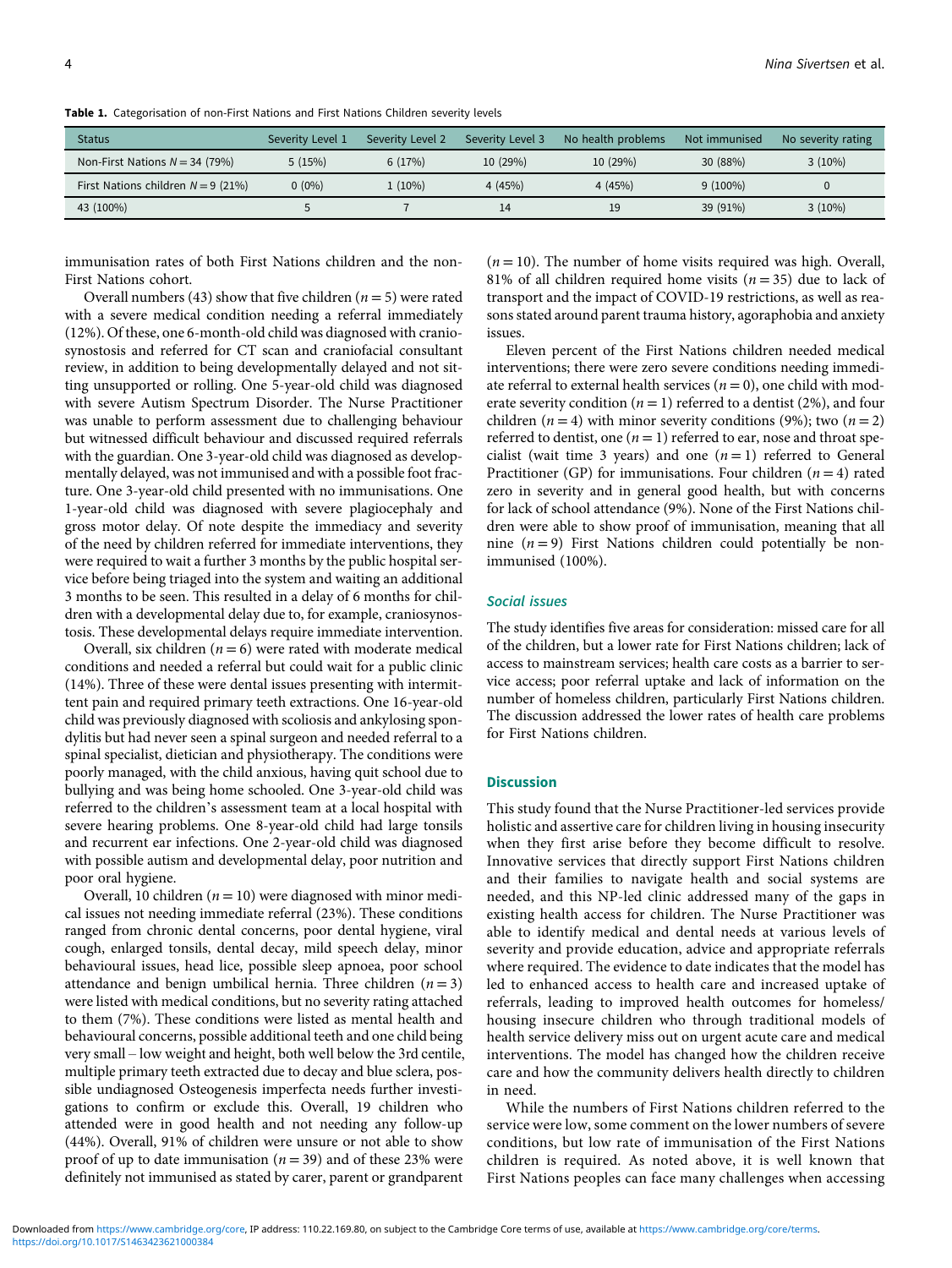mainstream services. These include unwelcoming hospital settings, lack of transport, mistrust of mainstream health services and a sense of alienation, and inflexible treatment options (Vallesi et al., [2020\)](#page-6-0). This could be a contributing factor to the lower uptake of First Nations families to the NP clinic compared to non-First Nations children accepting and utilising the service; the NP clinic did not have a specific First Nations focus, staff or anchorage in Aboriginal Community Controlled Health Services, this could have contributed to less uptake. Additionally, historical mistrust of government institutions and a lack of culturally acceptable services and resources mean that parents/carers may only seek help when there is a crisis (DiGiacomo et al., [2017\)](#page-5-0).

Lack of engagement with services emerges as findings in the data, such as the low immunisation rates. Communication between mainstream health services and families is imperative in achieving successful health outcomes. Research has indicated that poor communication from health providers and lack of First Nations staff at health services exacerbate the problem (Durey et al., [2011;](#page-5-0) Isaacs et al., [2012\)](#page-5-0). To resolve this, health services need to commit to developing respectful partnerships with local First Nations communities and increase the capacity of services to be more responsive to First Nations People's requirements (Taylor et al., [2013](#page-6-0); Taylor and Thompson, [2011](#page-6-0)). First Nations families may have been unaware or have little knowledge of the NP services and supports, their eligibility or how to access them. Low income and lack of transport are additional barriers to services for carers (DiGiacomo et al., [2017](#page-5-0)). Given the evidence that cultural care is essential to enhance quality of general care for First Nations families and children, it is critical for health services to ensure that cultural care is more consistently evident (Sivertsen et al., [2019\)](#page-6-0). There is cultural and research evidence that supports this approach. Adding First Nations health personnel to this health care model would further improve benefits for First Nations family users. First Nations clinicians skilled in clinical yarning would be able to find common ground and develop the interpersonal relationships, facilitate the patient's health story while interpreting it through a biomedical or scientific lens and use stories and metaphors as tools for patients to help them understand a health issue so a collaborative management approach could be adopted (Lin  $et$   $al$ ,  $2016$ ). Nurse Practitioner care is highly valued by patients when measured using scoring tools (Agosta, [2009\)](#page-5-0), with further potential to improving health outcomes for Aboriginal families.

Kinship care is currently the most common form of care for First Nations children (DiGiacomo et al., [2017](#page-5-0)). The strong sense of reciprocity that characterises First Nations cultural norms may have played a major part in maintaining the health of these children. Certainly, the research on food security supports this hypotheses, with evidence that families will live together during times of extreme vulnerability in order to ensure children are well cared for, or provide incidental care across household (McCarthy et al., [2018](#page-5-0)). It is well documented that First Nations families endure overcrowding within their homes, and while this is primarily explained by lack of adequate supply, it is also a result of a strong sense of obligation to extended family members who may be in need (Vallesi et al., [2020](#page-6-0)). Reciprocity and cultural norms of lending assistance beyond the nuclear family may explain why these children did not have the severe health problems that the non-Indigenous cohort did. However, this explanation requires further research, given the numbers presented here are low.

#### Concluding remarks

Homeless service staff informal feedback about the Nurse Practitioner and the service provided was that the nurse has been consistently flexible with the volatile and spontaneous needs of clients (e.g., responding to emergencies, changing appointment times) and has demonstrated that she is extremely knowledgeable with navigating the health system. Without a Nurse Practitionerled intervention in the homeless service, these children would remain disconnected from health and well-being services including education. Nurse Practitioners are well positioned to provide targeted and in-depth health care to complex families and vulnerable populations who might otherwise have to use the ED or missed care.

This article is foundational as the research it reports and addresses a serious lack of research in the area of childhood outcomes for First Nations children and non-First Nations children living in housing instability. The lack of health service interest and the lack of government focus on the 22% of children in Australian living in housing instability are disturbing, and much more research is required to understand the extent of the deficits in service delivery and its ongoing implication for children across their lifespan.

This proof of concept study underpins the next phase which will include a more systematic exploration of cost-benefit analyses and upscaling the Nurse Practitioner model. More importantly, the next project phases will provide room for the voices of the First Nations families on the service, the venue and the Nurse Practitioner. Phase 2 will utilise the KWY and Kinship Care Organisations to help recruit a First Nations researcher to conduct yarning circles as part of the qualitative data collection methods.

#### Limitations and recommendations for future practice

Ideally, a First Nations Nurse Practitioner, RN or the use of First Nations peoples, Health Workers/Practitioners could further mitigate some of the barriers to health access and connections to the service while improving cultural representation in UCWB. Sustainability and funding from state health are needed as well as extended Medicare funding for Nurse Practitioner services expanded to include in-depth and comprehensive child health assessments and referrals, extensive referral support and followup. Additionally, it is imperative that Nurse Practitioners in homeless services operate within a culturally safe framework, and the employment of First Nations staff in the service would enhance this.

This study was undertaken in urban South Australia and it may not reflect similar representation of First Nations peoples in other places in Australia. First Nations Peoples consist of many and varied communities, in rural, remote and urban settings, and as such have different cultural traditions, beliefs and health care experiences.

# **Terminology**

In this study, First Nations Peoples respectfully encompass the diversity of Aboriginal and Torres Strait Islander cultures and identities in Australia. See recommendations for language use by Reconciliation Australia (Reconciliation Australia, [2021\)](#page-5-0).

Acknowledgements. The authors are thankful for the Uniting Care Wesley Bowden (UCWB) organisation's commitment to partnering with Flinders University to deliver this innovative Nurse Practitioner service and for their ongoing support, collaboration and partnership in this research.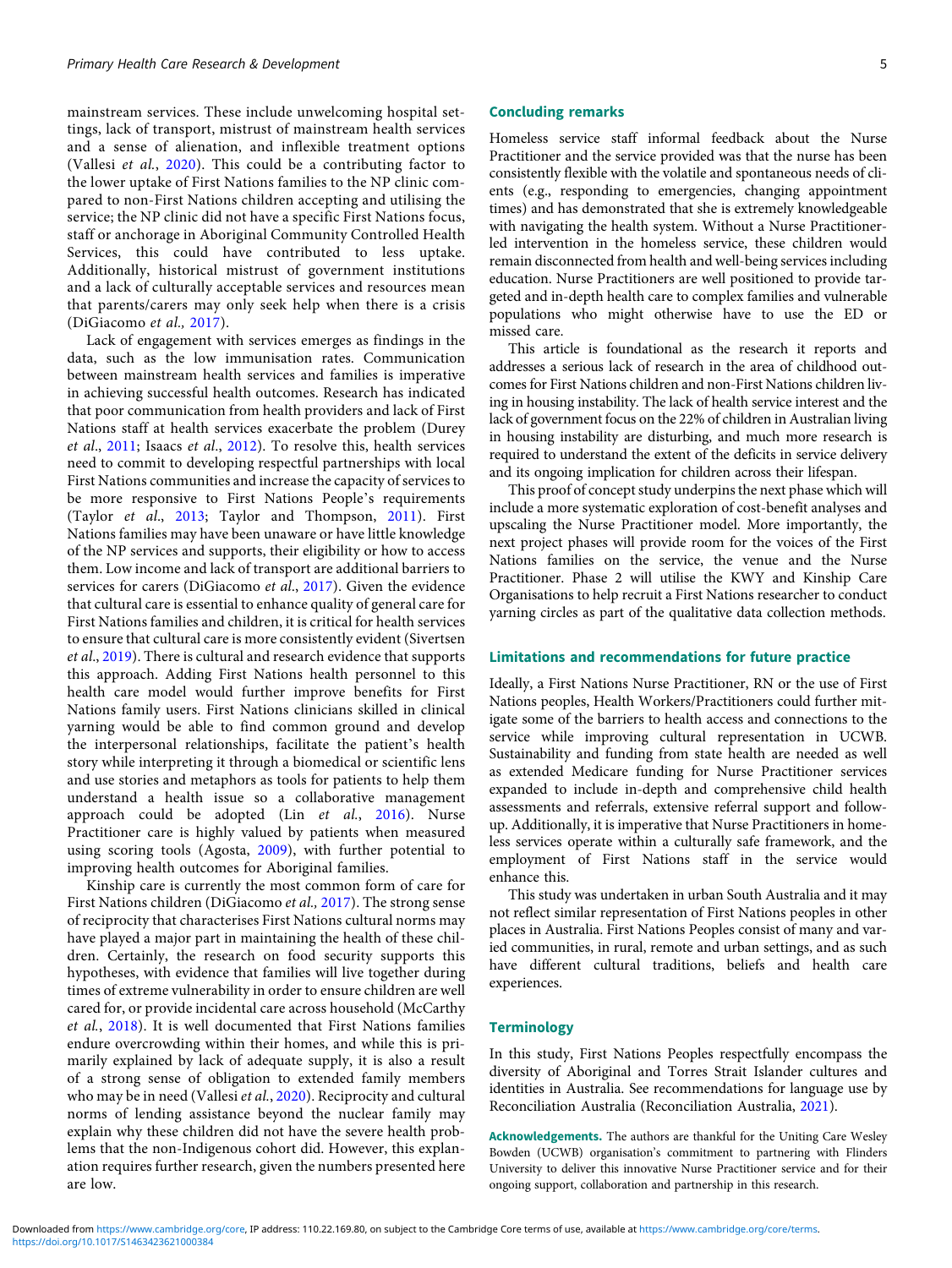<span id="page-5-0"></span>Authors' Contribution. Sivertsen, Parry, Willis and Kendall analysed the data. Bell collected the data and provided the comprehensive health assessments of the children. Parry, Willis, Kendal and Marriott devised the study. All authors contributed to writing the article.

Financial support. Funding was obtained from the Caring Futures Institute Accelerator Research Grant Scheme, College of Nursing and Health Sciences, Flinders University of South Australia.

#### Conflicts of interest. None.

Ethical standards. The authors assert that all procedures contributing to this work comply with the ethical standards of the relevant national and institutional guidelines on human experimentation, Flinders University Social and Behavioural Research Ethics Committee (SBREC) Project No. 8502, and with the Helsinki Declaration of 1975, as revised in 2008.

Informed consent. All information is de-identified secondary analysis data. Inner Southern Homelessness Service is required to collect data on attendance levels and referrals by staff to other organisations such as health, education and welfare rates. This includes demographic data such as age, educational attendance, health service use or needs. The data collection already occurs, and this is a de-identified secondary analysis of existing data.

#### References

- Agosta LJ (2009) Patient satisfaction with nurse practitioner-delivered primary healthcare services. Journal of the American Academy of Nurse Practitioners 21, 610–617.
- Australian Government, Department of Health (2019) National action plan for the health of children and young people 2020–2030. Canberra, Australia. Retrieved from: [https://www1.health.gov.au/internet/main/](https://www1.health.gov.au/internet/main/publishing.nsf/content/4815673E283EC1B6CA2584000082EA7D/$File/FINAL%20National%20Action%20Plan%20for%20the%20Health%20of%20Children%20and%20Young%20People%202020-2030.pdf) [publishing.nsf/content/4815673E283EC1B6CA2584000082EA7D/\\$File/](https://www1.health.gov.au/internet/main/publishing.nsf/content/4815673E283EC1B6CA2584000082EA7D/$File/FINAL%20National%20Action%20Plan%20for%20the%20Health%20of%20Children%20and%20Young%20People%202020-2030.pdf) [FINAL%20National%20Action%20Plan%20for%20the%20Health%20of%](https://www1.health.gov.au/internet/main/publishing.nsf/content/4815673E283EC1B6CA2584000082EA7D/$File/FINAL%20National%20Action%20Plan%20for%20the%20Health%20of%20Children%20and%20Young%20People%202020-2030.pdf) [20Children%20and%20Young%20People%202020-2030.pdf.](https://www1.health.gov.au/internet/main/publishing.nsf/content/4815673E283EC1B6CA2584000082EA7D/$File/FINAL%20National%20Action%20Plan%20for%20the%20Health%20of%20Children%20and%20Young%20People%202020-2030.pdf)
- Australian Institute of Health and Welfare (AIHW) (2019) First Nations people: a focus report on housing and homelessness. Cat. no. HOU 301. Canberra: AIHW. Retrieved from [https://www.aihw.gov.au/reports/housing](https://www.aihw.gov.au/reports/housing-assistance/indigenous-people-focus-housing-homelessness/contents/at-a-glance)[assistance/indigenous-people-focus-housing-homelessness/contents/at](https://www.aihw.gov.au/reports/housing-assistance/indigenous-people-focus-housing-homelessness/contents/at-a-glance)[a-glance](https://www.aihw.gov.au/reports/housing-assistance/indigenous-people-focus-housing-homelessness/contents/at-a-glance).
- Davidson P, Saunders P, Bradbury B and Wong M (2018) Poverty in Australia, 2018. ACOSS/UNSW Poverty and Inequality Partnership Report No. 2, Sydney: ACOSS. Retrieved from [https://www.acoss.org.au/](https://www.acoss.org.au/wp-content/uploads/2018/10/ACOSS_Poverty-in-Australia-Report_Web-Final.pdf) [wp-content/uploads/2018/10/ACOSS\\_Poverty-in-Australia-Report\\_Web-](https://www.acoss.org.au/wp-content/uploads/2018/10/ACOSS_Poverty-in-Australia-Report_Web-Final.pdf)[Final.pdf](https://www.acoss.org.au/wp-content/uploads/2018/10/ACOSS_Poverty-in-Australia-Report_Web-Final.pdf).
- Department of Health (KPMG) (2018) Cost benefit analysis of nurse practitioner models of care. KPMG report. Retrieved from [https://www1.](https://www1.health.gov.au/internet/main/publishing.nsf/Content/424787040165EBABCA258470001C35EE/$File/Cost%20Benefit%20Analysis%20of%20Nurse%20Practitioner%20Models%20of%20Care%20report.pdf) [health.gov.au/internet/main/publishing.nsf/Content/424787040165EBABC](https://www1.health.gov.au/internet/main/publishing.nsf/Content/424787040165EBABCA258470001C35EE/$File/Cost%20Benefit%20Analysis%20of%20Nurse%20Practitioner%20Models%20of%20Care%20report.pdf) [A258470001C35EE/\\$File/Cost%20Benefit%20Analysis%20of%20Nurse%](https://www1.health.gov.au/internet/main/publishing.nsf/Content/424787040165EBABCA258470001C35EE/$File/Cost%20Benefit%20Analysis%20of%20Nurse%20Practitioner%20Models%20of%20Care%20report.pdf) [20Practitioner%20Models%20of%20Care%20report.pdf.](https://www1.health.gov.au/internet/main/publishing.nsf/Content/424787040165EBABCA258470001C35EE/$File/Cost%20Benefit%20Analysis%20of%20Nurse%20Practitioner%20Models%20of%20Care%20report.pdf)
- DiGiacomo M, Green A, Delaney P, Delaney J, Patradoon-Ho P, Davidson PM and Abbott P (2017) Experiences and needs of carers of Aboriginal children with a disability: a qualitative study. BMC Family Practice 18, 1-11.
- Ding YH, Xu X, Wang ZY, Li HR, Wang WP (2014) The relation of infant attachment to attachment and cognitive and behavioral outcomes in early childhood. Early Human Development 90, 459–464.
- Durey A, McEvoy S, Swift-Otero V, Taylor K, Katzenellenbogen J and Bessarab D (2016) Improving healthcare for First Nations Australians through effective engagement between community and health services. BMC Health Services Research 16, 224.
- Durey A, Thompson SC and Wood M (2011) Time to bring down the twin towers in poor Aboriginal hospital care: addressing institutional racism and misunderstandings in communication. Internal Medicine Journal 42, 17–22.
- Gallardo KR, Santa Maria D, Narendorf S, Markham CM, Swartz MD and Batiste CM (2020) Access to healthcare among youth experiencing homelessness: perspectives from healthcare and social service providers. Children and Youth Services Review 115, 105094.
- Homelessness Australia (HA) (2016) Homelessness and First Nations. Retrieved from [https://www.homelessnessaustralia.org.au/sites/home](https://www.homelessnessaustralia.org.au/sites/homelessnessaus/files/2017-07/Homelessness_and_ATSIv3.pdf) [lessnessaus/files/2017-07/Homelessness\\_and\\_ATSIv3.pdf.](https://www.homelessnessaustralia.org.au/sites/homelessnessaus/files/2017-07/Homelessness_and_ATSIv3.pdf)
- Isaacs AN, Maybery D and Gruis H (2012) Mental health services for Aboriginal men: Mismatches and solutions. International Journal of Mental Health Nursing 21, 400–408.
- Jennings N, Clifford S, Fox AR, O'Connell J and Gardner G (2015) The impact of nurse practitioner care, satisfaction and waiting times in the emergency department: a systematic review. International Journal of Nursing Studies 52, 421–435.
- Lau R, Stevenson F, Ong BN, Dziedzic K, Treweek S, Eldridge S, Everitt H, Kennedy A, Qureshi N, Rogers A, Peacock R and Murray E (2016)<br>Achieving change in primary care—causes of the evidence to practice gap: Studies 52, 421–435.<br>
u R, Stevenson F, Ong BN, Dziedzic K, Treweek S, Eldridge S, Everitt H, Kennedy A, Qureshi N, Rogers A, Peacock R and Murray E (2016)<br>
Achieving change in primary care—causes of the evidence to practi systematic reviews of reviews. Implementation Science 11, 40. doi: [10.](https://doi.org/10.1186/s13012-016-0396-4) [1186/s13012-016-0396-4](https://doi.org/10.1186/s13012-016-0396-4).
- Lin I, Green C and Bessarab D (2016) 'Yarn with me': applying clinical yarning to improve clinician–patient communication in First Nations health care. Australian Journal of Primary Health 22, 377–382.
- Long CM, Mehrhoff C, Abdel-Latief E, Rech M and Laubham M (2018) Factors influencing pediatric emergency department visits for low-acuity conditions. Pediatric Emergency Care. doi: [10.1097/PEC.000000000](https://doi.org/10.1097/PEC.0000000000001553) [0001553](https://doi.org/10.1097/PEC.0000000000001553).
- McCarthy L, Chang A and Brimblecombe J (2018) Food security experiences of First Nations families with young children in an Urban setting: influencing factors and coping strategies. International Journal of Environmental Research and Public Health 15, 2649. doi: [10.3390/ijerph15122649](https://doi.org/10.3390/ijerph15122649).
- Memmott P and Chambers C (2010) Indigenous homelessness in Australia: an introduction. Parity 23, 8.
- Merricka MT, Portsa KA, Forda DC, Afifib TO, Gershoffc ET and Grogan-Kaylord E (2017) Unpacking the impact of adverse childhood experiences on adult mental health. Child Abuse & Neglect 69, 10-19.
- Mishra P, Pandey CM, Singh U, Gupta A, Sahu C and Keshri A (2019) Descriptive statistics and normality tests for statistical data. Annals of Cardiac Anaesthesia 22, 67.
- National Health and Medical Research Council (NHMRC) (2018) National statement on ethical conduct in human research. Retrieved from [https://www.nhmrc.gov.au/about-us/publications/national-statement-ethical](https://www.nhmrc.gov.au/about-us/publications/national-statement-ethical-conduct-human-research-2007-updated-2018)[conduct-human-research-2007-updated-2018](https://www.nhmrc.gov.au/about-us/publications/national-statement-ethical-conduct-human-research-2007-updated-2018)
- Pennsylvania Chapter of the American Academy of Pediatrics (2014) Model child care health policies.Aronson SS, editor, fifth edition. Elk Grove Village, IL: American Academy of Pediatrics. Retrieved from [www.ecels](http://www.ecels-healthychildcarepa.org)[healthychildcarepa.org](http://www.ecels-healthychildcarepa.org)
- Parry YK, Grant J and Burke L (2016) A scoping study: children, policy and cultural shifts in homelessness services in South Australia: are children still falling through the gaps? Health and Social Care in the Community 24, e1e10.
- Parry YK, Ullah S, Raftos J and Willis E (2016) Deprivation and its impact on non- urgent Paediatric Emergency Department use: are Nurse practitioners the answer? Journal of Advanced Nursing 72: 99-106. doi: [10.1111/jan.12810.](https://doi.org/10.1111/jan.12810) Epub 2015 Sep 18.
- Parry YK, Willis E, Kendall S, Marriott R, Sivertsen N and Bell A (2020) Meeting the needs of marginalised children: an Innovative Nurse Practitioner led health care model at Uniting Care Wesley Bowden. Australian Nursing and Midwifery Journal 26, 48–50. Retrieved from <https://issuu.com/australiannursingfederation/docs/anmj>
- Pungello EP, Kainz K, Burchinal M, Wasik BH, Sparling JJ, Ramey CT, Campbell FA (2010) Early educational intervention, early cumulative risk, and the early home environment as predictors of young adult outcomes within a high-risk sample. Child Development 81, 410–426.
- Reconciliation Australia (2021). RAP good practice guide. Retrieved from [https://www.reconciliation.org.au/wp-content/uploads/2018/05/language](https://www.reconciliation.org.au/wp-content/uploads/2018/05/language-guide.pdf)[guide.pdf.](https://www.reconciliation.org.au/wp-content/uploads/2018/05/language-guide.pdf)
- Ruttan L, LaBoucane-Benson P and Munro B (2010) Home and Native Land": first Nations young women and homelessness in the city. First Peoples Child & Family Review 5, 2010.
- Shahid S, Finn LD and Thompson SC (2009) Barriers to participation of First Nations people in cancer care: communication in the hospital setting. Medical Journal of Australia 190, 574–579.